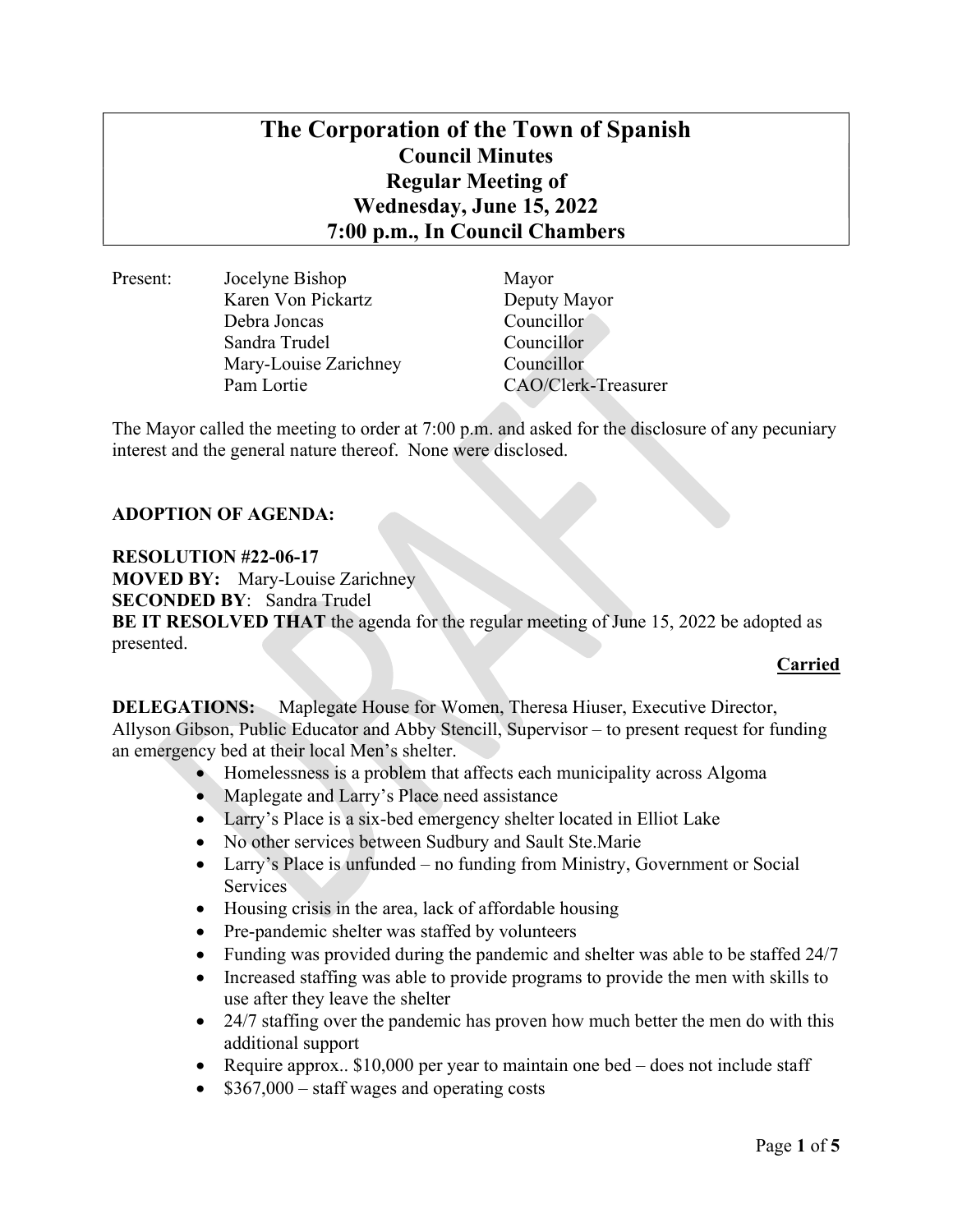- Have been holding fundraising events raised about \$5,000 last weekend
- BBQ at Blind River tomorrow night
- Homelessness Challenge taking place in Elliot Lake June 20-25

RESOLUTION #22-06-18 MOVED BY: Sandra Trudel SECONDED BY: Mary-Louise Zarichney BE IT RESOLVED THAT Theresa Hiuser, Allyson Gibson and Abby Stencill be thanked for their presentation tonight;

Carried

## MINUTES OF PREVIOUS MEETING(S):

RESOLUTION #22-06-19 MOVED BY: Mary-Louise Zarichney SECONDED BY: Sandra Trudel BE IT RESOLVED THAT the minutes of the regular meeting of June 1, 2022 be adopted as presented.

Carried

## INFORMATION AND ACTION ITEMS:

RESOLUTION #22-06-19 MOVED BY: Sandra Trudel SECONDED BY: Mary-Louise Zarichney BE IT RESOLVED THAT the CAO's report of June 15, 2022 be accepted as being presented. Carried

## COUNCIL REPORTS:

Councillors provided information on the following meetings they attended since the last Council meeting.

Karen Von Pickartz – Committee of the Whole – June 6th and June  $13<sup>th</sup>$ , Library – June  $14<sup>th</sup>$ Debra Joncas - Committee of the Whole – June  $6<sup>th</sup>$ , Police Services Board – June  $8<sup>th</sup>$ Sandra Trudel – Committee of the Whole – June 6th, Police Services Board – June  $8<sup>th</sup>$ ,  $HNCEA - June 14<sup>th</sup>, ELNOS - June 14<sup>th</sup>$ Mary-Louise Zarichney – Committee of the Whole – June 6th and June  $13<sup>th</sup>$ , Library – June  $14<sup>th</sup>$ Jocelyne Bishop – Committee of the Whole – June 6th and June  $13<sup>th</sup>$ , East Algoma CFDC – June  $7<sup>th</sup>$ , Police Services Board – June  $8<sup>th</sup>$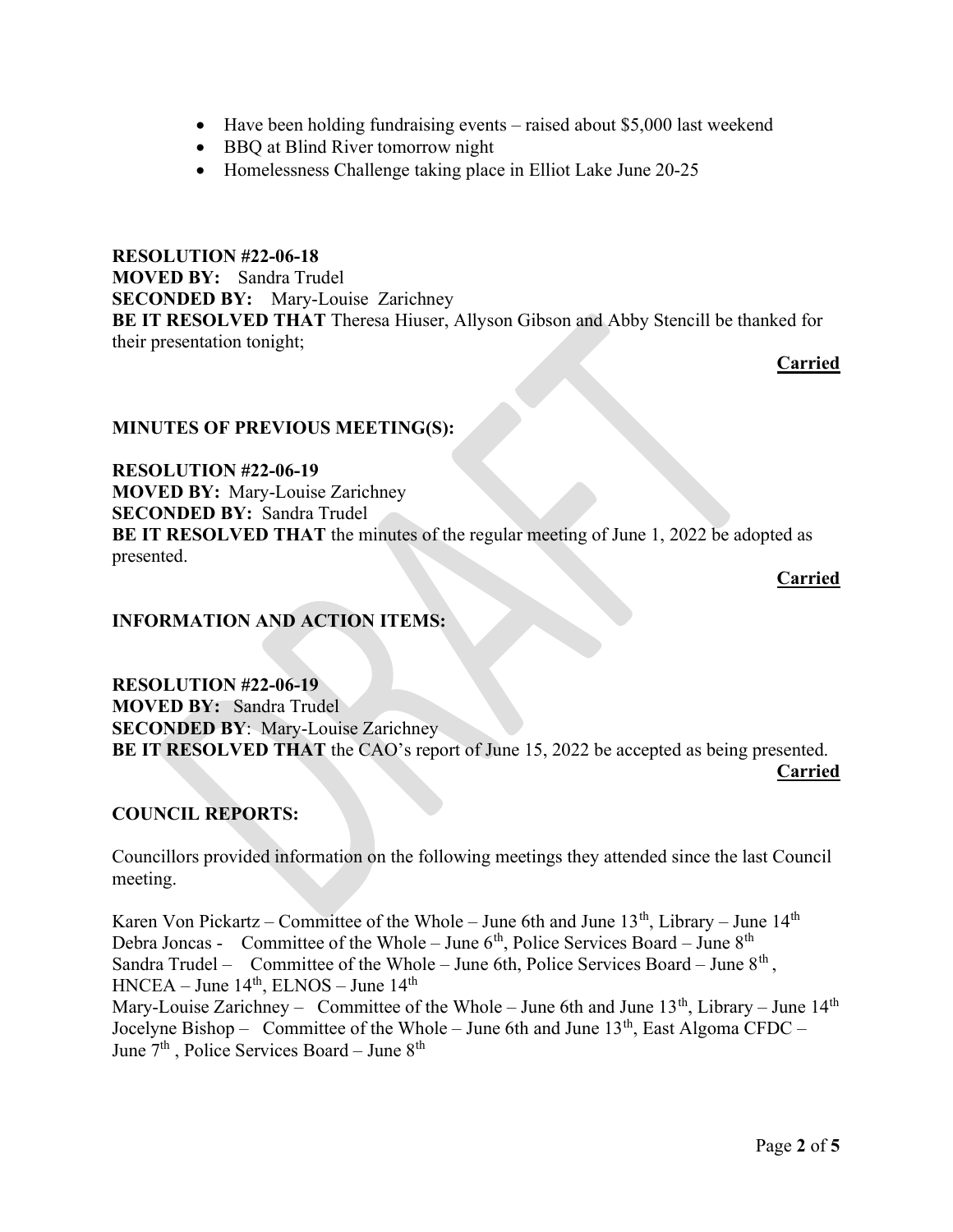## INFORMATION AND ACTION ITEMS

## RESOLUTION #22-06-20

MOVED BY: Mary-Louise Zarichney SECONDED BY: Sandra Trudel

BE IT RESOLVED THAT correspondence received from Evergreen Shores Landowners Association be noted as being presented;

And further that the Association be advised that:

- The fire well will be brushed immediately and that public works department will be asked to keep this trimmed;
- That gravel had been stockpiled earlier this spring for application on the road when road conditions permitted, i.e. half loads, and application commenced this week;
- That a cost for guard rails has been obtained and this has been included in the 2022 budget;
- That the bin service currently provided to the residents at Evergreen Shores, in addition to regular curb-side pick up and recycling, will continue to be provided from May to the end of October.

**Carried** Carried Carried Carried Carried Carried Carried Carried Carried Carried Carried Carried Carried Carried Carried Carried Carried Carried Carried Carried Carried Carried Carried Carried Carried Carried Carried Carr

#### RESOLUTION #22-06-21

MOVED BY: Mary-Louise Zarichney

SECONDED BY: Sandra Trudel

BE IT RESOLVED THAT correspondence received from Serpent River First Nation regarding their Pride Parade requesting a donation and/or participation be noted as being presented; And further that the Pride flag be raised at the municipal office on June 24<sup>th</sup> for the balance of the month;

And further that an in-kind donation of a Spanish Municipal Marina seasonal launch for 2022 be provided to be used as a prize.

## **Carried**

## CORRESPONDENCE/INFORMATION – no action required

#### RESOLUTION #22-06-22

MOVED BY: Debra Joncas

SECONDED BY: Karen Von Pickartz

BE IT RESOLVED THAT the following correspondence be noted as being presented:

- a. Committee of the Whole Minutes of June 6, 2022
- b. Police Services Board Minutes of June 8, 2022
- c. Espanola, Elliot Lake and Blind River Provincial Offences Courts 2022 Bi-Annual Update
- d. Shedden Community Development Corporation Spanish Motocross Committee Minutes of May 31, 2022

## Carried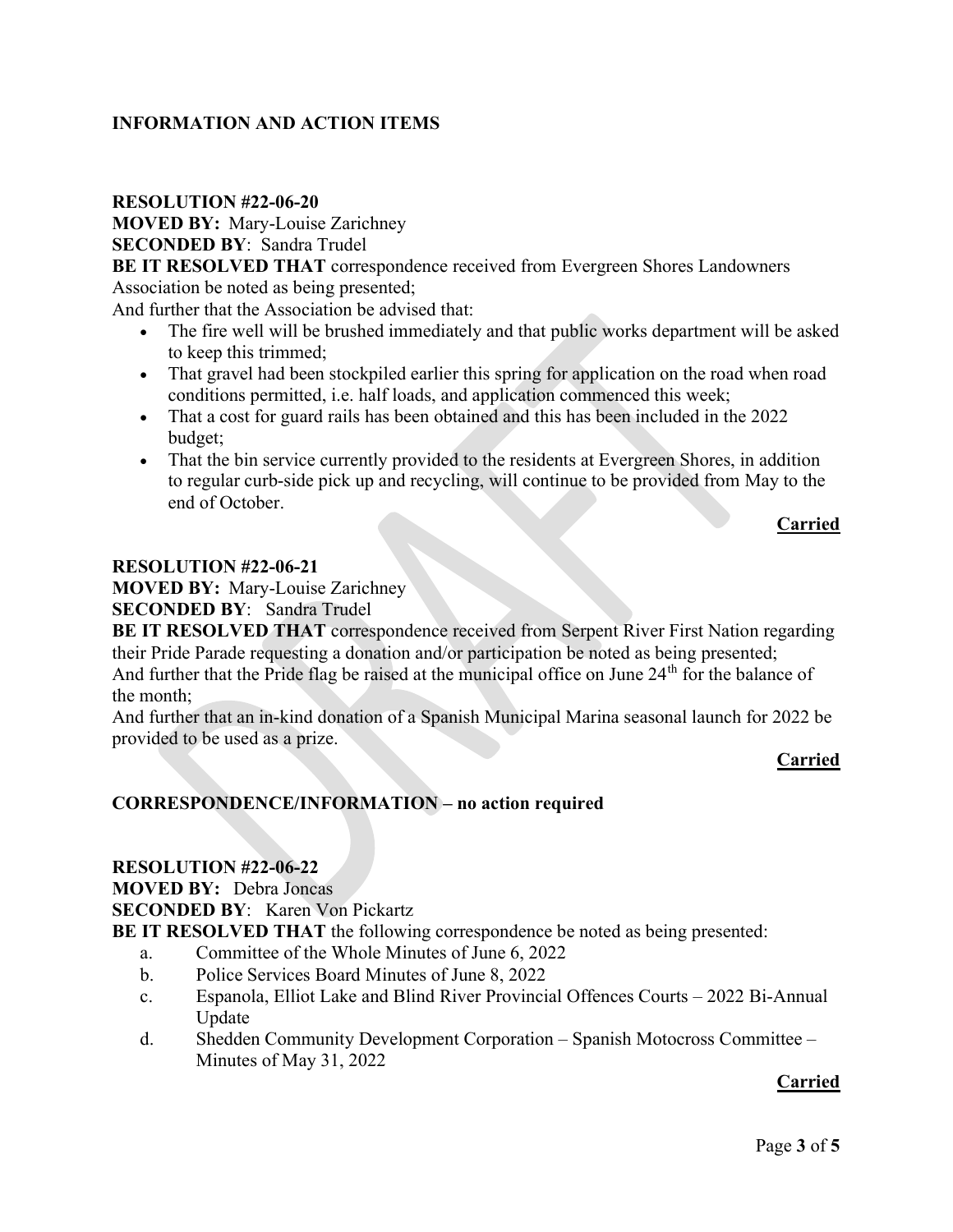$BY-LAWS -$ 

RESOLUTION #22-06-23 MOVED BY: Karen Von Pickartz SECONDED BY: Debra Joncas

BE IT RESOLVED THAT a by-law to enter into an agreement with GFL Environmental be read a third and final time, be passed, signed by the Mayor and CAO/Clerk-Treasurer, numbered by-law #2022-26 and be engrossed in the by-law book.

Carried

RESOLUTION #22-06-24

MOVED BY: Debra Joncas

SECONDED BY: Karen Von Pickartz

BE IT RESOLVED THAT a by-law to enter into an agreement with Canadian Hydrographic Service for the distribution of CHS Products be read a first time, be considered read a second and third time, be passed, signed by the Mayor and CAO/Clerk-Treasurer, numbered by-law #2022- 29 and be engrossed in the by-law book.

Carried

#### NEW BUSINESS – None

#### QUESTION PERIOD – None

MOTIONS/NOTICE OF MOTIONS – Deputy Mayor advised that she would like to have a discussion on providing Larry's Place a donation at an upcoming meeting.

## CLOSED SESSION:

RESOLUTION #22-06-25 MOVED BY: Karen Von Pickartz SECONDED BY: Debra Joncas BE IT RESOLVED THAT we do now go into closed session for the following purposes:

Section  $239(2)(b)$  of the *Municipal Act*, personal matters about an identifiable individual, including municipal or local board employees

Carried

CLOSED SESSION – TIME IN: 8:32 p.m.

## CLOSED SESSION – TIME OUT: 9:09 p.m.